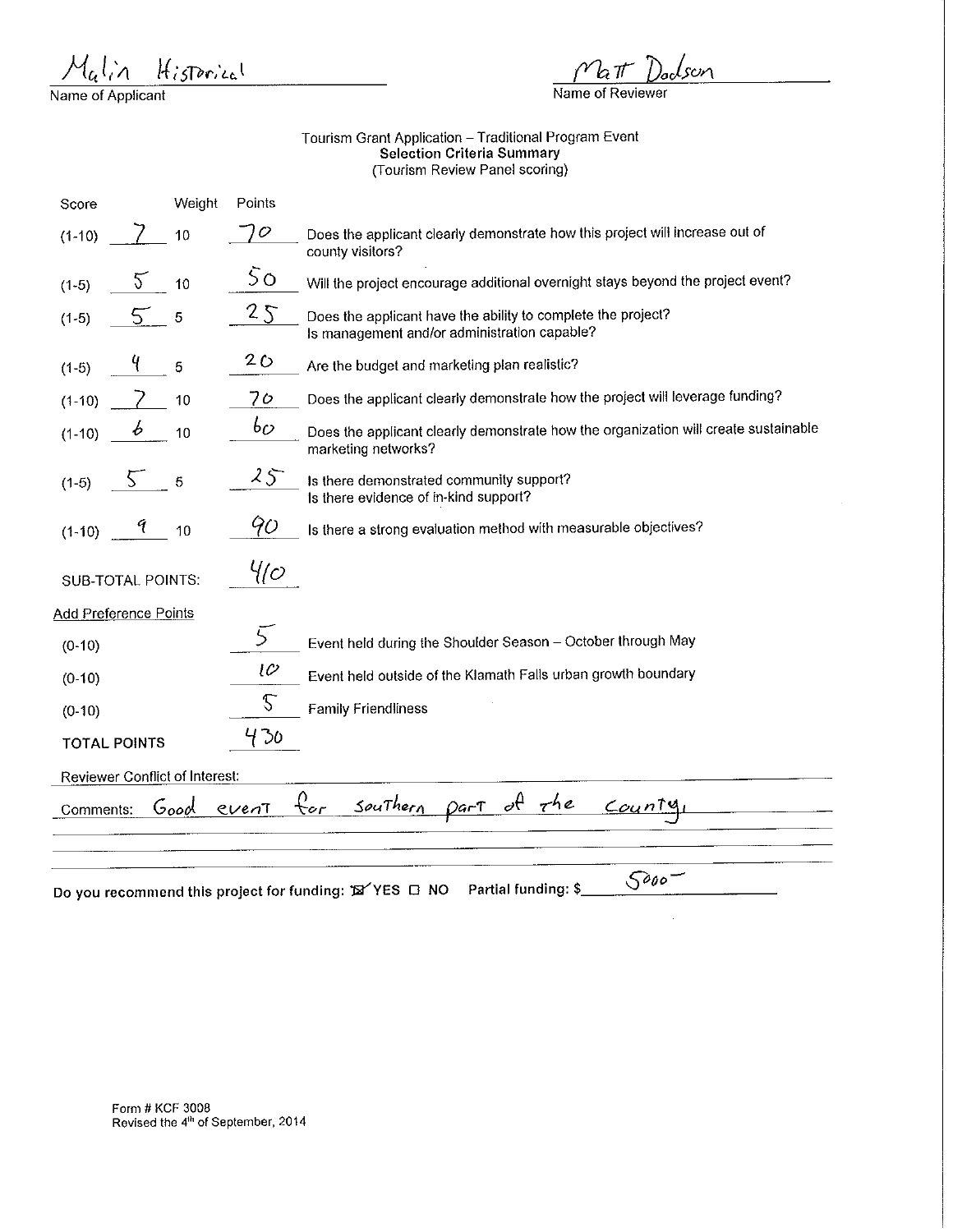$\frac{1}{\text{Name of Application}}$  and  $\frac{1}{\text{Name of Review}}$ 

Name of Reviewer

## Tourism Grant Application - Traditional Program Event Selection Criteria Summary (Tourism Review Panel scoring)

| Score                                                                         |                                | Weight | Points |                                                                                                              |
|-------------------------------------------------------------------------------|--------------------------------|--------|--------|--------------------------------------------------------------------------------------------------------------|
| $(1-10)$                                                                      |                                | 10     |        | Does the applicant clearly demonstrate how this project will increase out of<br>county visitors?             |
| $(1-5)$                                                                       |                                | 10     |        | Will the project encourage additional overnight stays beyond the project event?                              |
| $(1-5)$                                                                       |                                | 5      |        | Does the applicant have the ability to complete the project?<br>Is management and/or administration capable? |
| $(1-5)$                                                                       |                                | 5      |        | Are the budget and marketing plan realistic?                                                                 |
| $(1-10)$                                                                      |                                | 10     | ZD     | Does the applicant clearly demonstrate how the project will leverage funding?                                |
| $(1-10)$                                                                      |                                | 10     |        | Does the applicant clearly demonstrate how the organization will create sustainable<br>marketing networks?   |
| $(1-5)$                                                                       |                                | 5      |        | Is there demonstrated community support?<br>Is there evidence of in-kind support?                            |
| $(1-10)$                                                                      |                                | 10     |        | Is there a strong evaluation method with measurable objectives?                                              |
|                                                                               | <b>SUB-TOTAL POINTS:</b>       |        |        |                                                                                                              |
|                                                                               | <b>Add Preference Points</b>   |        |        |                                                                                                              |
| $(0-10)$                                                                      |                                |        |        | Event held during the Shoulder Season - October through May                                                  |
| $(0-10)$                                                                      |                                |        | I D    | Event held outside of the Klamath Falls urban growth boundary                                                |
| $(0-10)$                                                                      |                                |        |        | <b>Family Friendliness</b>                                                                                   |
|                                                                               | <b>TOTAL POINTS</b>            |        |        |                                                                                                              |
|                                                                               | Reviewer Conflict of Interest: |        |        |                                                                                                              |
| Comments:                                                                     |                                |        |        |                                                                                                              |
|                                                                               |                                |        |        |                                                                                                              |
|                                                                               |                                |        |        |                                                                                                              |
|                                                                               |                                |        |        | Do you recommend this project for funding: $\Box$ Y                                                          |
|                                                                               |                                |        |        |                                                                                                              |
|                                                                               |                                |        |        |                                                                                                              |
| Needs signature.<br>DK letter states "majointy of agalists stayed in Kralls." |                                |        |        |                                                                                                              |
| 195 ridus; 60% outof area                                                     |                                |        |        |                                                                                                              |
|                                                                               |                                |        |        |                                                                                                              |
|                                                                               |                                |        |        |                                                                                                              |
|                                                                               |                                |        |        |                                                                                                              |

.]

 $\sim 0.4$  .

Form# KCF 3008 **Revised the 4th of September, 2014**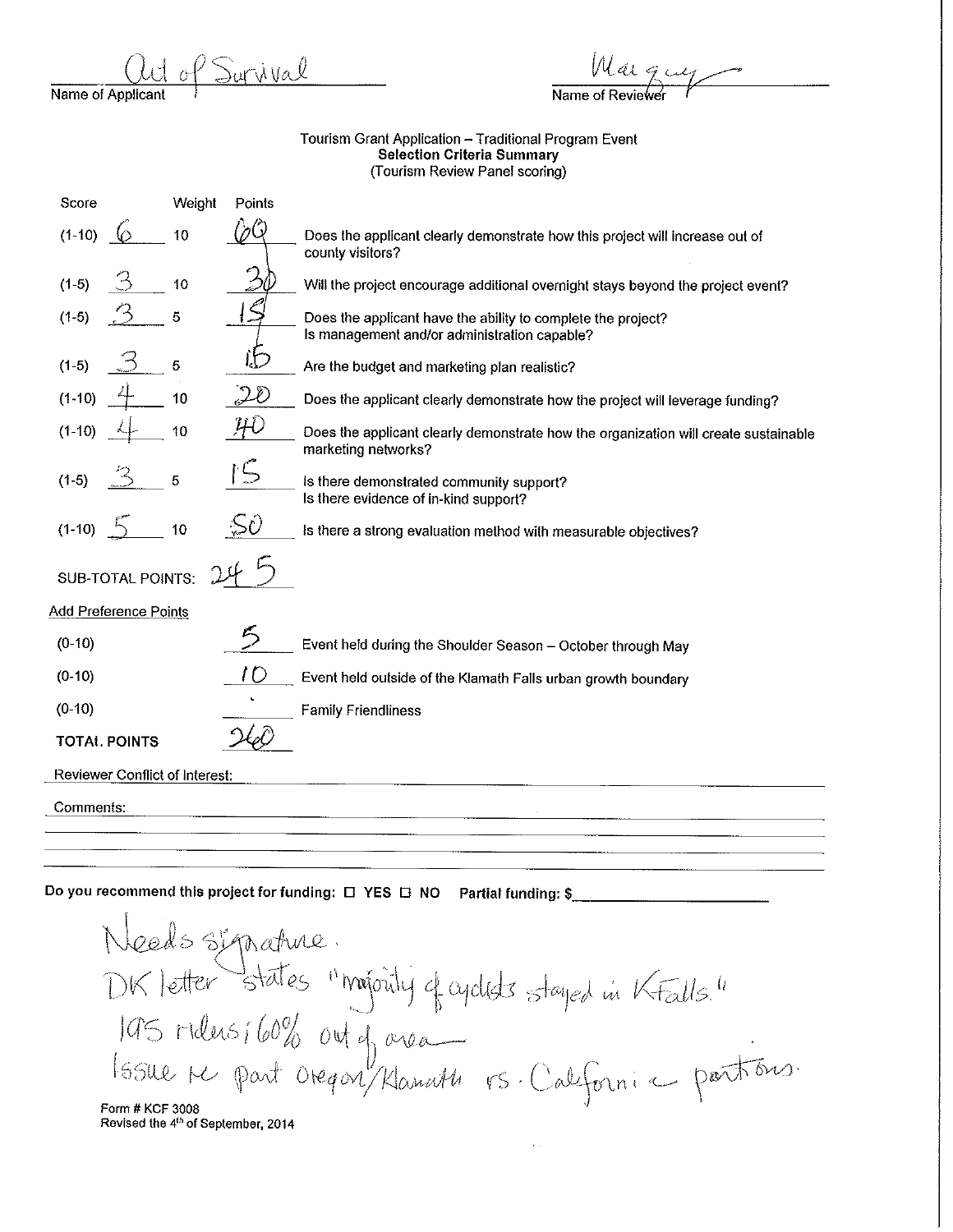$\frac{\mathcal{M}_{\alpha} \int_{\Omega} \frac{1}{\sqrt{5}} \frac{1}{2} \int_{\Omega} \frac{1}{2} \frac{1}{2} \int_{\Omega} \frac{1}{2} \frac{1}{2} \int_{\Omega} \frac{1}{2} \frac{1}{2} \frac{1}{2} \int_{\Omega} \frac{1}{2} \frac{1}{2} \frac{1}{2} \int_{\Omega} \frac{1}{2} \frac{1}{2} \frac{1}{2} \int_{\Omega} \frac{1}{2} \frac{1}{2} \frac{1}{2} \int_{\Omega} \frac{1}{2} \frac{1}{2} \frac{1}{2} \int_{\Omega} \frac{1}{$ 

orge Rogers Name of Reylewer

Tourism Grant Application -- Traditional Program Event Selection Criteria Summary (Tourism Review Panel scoring)

| Score                                                  | Weight | Points         |                                                                                                              |
|--------------------------------------------------------|--------|----------------|--------------------------------------------------------------------------------------------------------------|
| L<br>$(1-10)$                                          | 10     | 1Δ             | Does the applicant clearly demonstrate how this project will increase out of<br>county visitors?             |
| $(1-5)$                                                | 10     |                | Will the project encourage additional overnight stays beyond the project event?                              |
| $(1-5)$                                                | 5      | K              | Does the applicant have the ability to complete the project?<br>Is management and/or administration capable? |
| Z<br>$(1-5)$                                           | 5      | 10             | Are the budget and marketing plan realistic?                                                                 |
| 5.<br>$(1-10)$                                         | 10     | 50             | Does the applicant clearly demonstrate how the project will leverage funding?                                |
| $(1-10)$                                               | 10     | $\zeta \omega$ | Does the applicant clearly demonstrate how the organization will create sustainable<br>marketing networks?   |
| Ч<br>$(1-5)$                                           | 5      | 20             | Is there demonstrated community support?<br>Is there evidence of in-kind support?                            |
| $5 -$<br>$(1-10)$                                      | 10     | 50             | Is there a strong evaluation method with measurable objectives?                                              |
| <b>SUB-TOTAL POINTS:</b>                               |        | 215            |                                                                                                              |
| Add Preference Points                                  |        |                |                                                                                                              |
| $(0-10)$                                               |        |                | Event held during the Shoulder Season - October through May                                                  |
| $(0-10)$                                               |        | 70             | Event held outside of the Klamath Falls urban growth boundary                                                |
| $(0-10)$                                               |        |                | <b>Family Friendliness</b>                                                                                   |
| <b>TOTAL POINTS</b>                                    |        | 233            |                                                                                                              |
| Reviewer Conflict of Interest:                         |        |                |                                                                                                              |
| $y_0 \nless f_{ar}$ France - $B_{l_0q_0}$<br>Comments: |        |                |                                                                                                              |
|                                                        |        |                |                                                                                                              |
|                                                        |        |                |                                                                                                              |
|                                                        |        |                | Partial funding: \$34                                                                                        |

 $\bar{z}$ 

Form# KCF 3008 **Revised the 4th of September, 2014**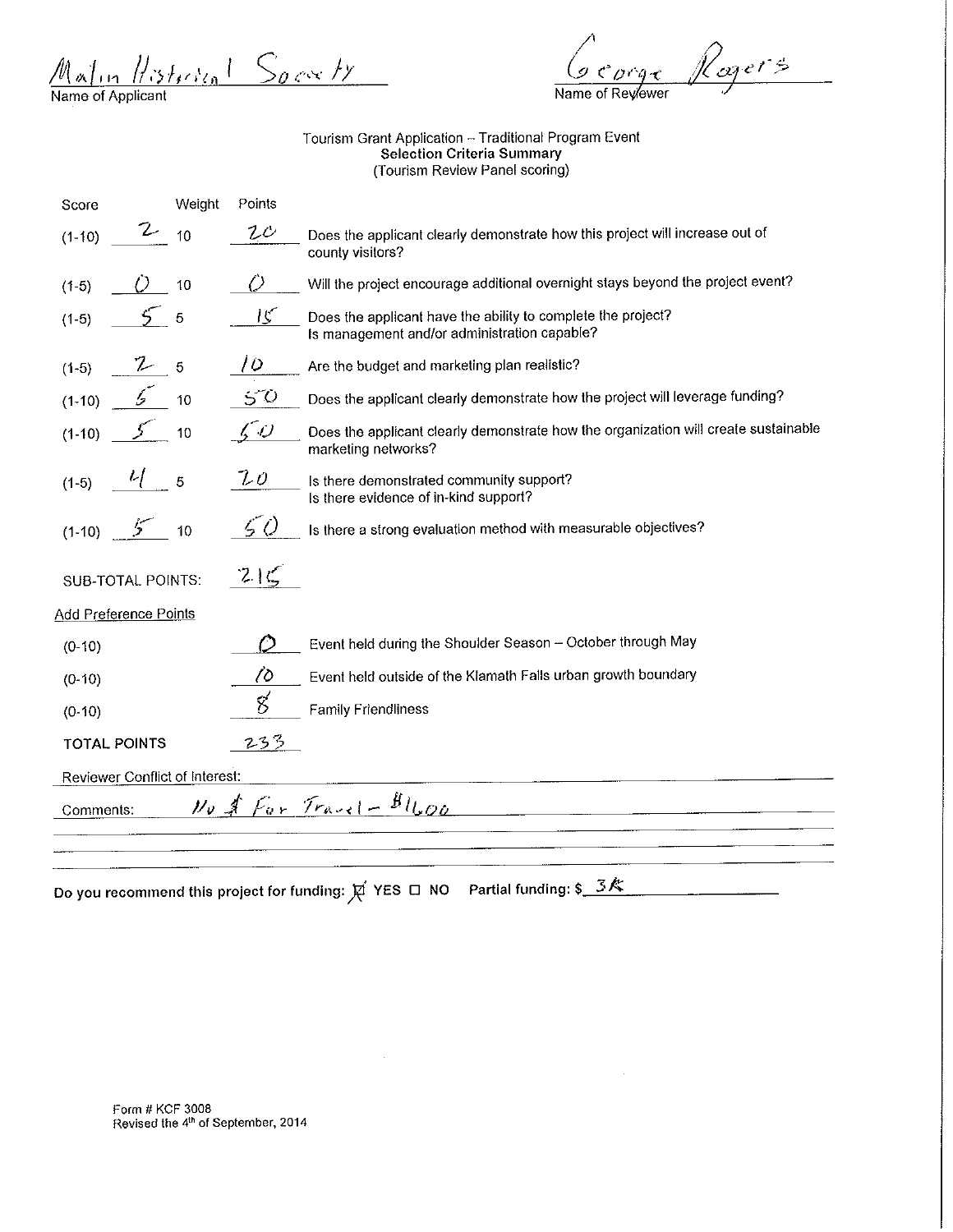| Art $\alpha$      | Survival       |
|-------------------|----------------|
| Name of Applicant | $\oint$  O,000 |

Name of

Tourism Grant Application – Traditional Progra<u>m Even</u>t<br>Selection Criteria Summary (Tourism Review Panel scoring} */1. {* 

| Score                                                                                               |                                               | Weight | Points | So far, most thorous xu                                                                                      |
|-----------------------------------------------------------------------------------------------------|-----------------------------------------------|--------|--------|--------------------------------------------------------------------------------------------------------------|
| $(1-10)$                                                                                            |                                               | 10     |        | Does the applicant clearly demonstrate how this project will increase out of<br>county visitors?             |
| $(1-5)$                                                                                             |                                               | 10     |        | Will the project encourage additional overnight stays beyond the project event?                              |
| $(1-5)$                                                                                             |                                               | 5      |        | Does the applicant have the ability to complete the project?<br>Is management and/or administration capable? |
| $(1-5)$                                                                                             |                                               | 5      |        | Are the budget and marketing plan realistic?                                                                 |
| $(1-10)$                                                                                            |                                               | 10     | U      | Does the applicant clearly demonstrate how the project will leverage funding?                                |
| $(1-10)$                                                                                            |                                               | 10     | 10 C   | Does the applicant clearly demonstrate how the organization will create sustainable<br>marketing networks?   |
| $(1-5)$                                                                                             |                                               | 5      |        | Is there demonstrated community support?<br>Is there evidence of in-kind support?                            |
| $(1-10)$                                                                                            |                                               | 10     |        | 1s there a strong evaluation method with measurable objectives?                                              |
|                                                                                                     | SUB-TOTAL POINTS:                             |        | 534    |                                                                                                              |
|                                                                                                     | <b>Add Preference Points</b>                  |        |        |                                                                                                              |
| $(0-10)$                                                                                            |                                               |        |        | Event held during the Shoulder Season – October through May $\mathscr{B}\mathcal{B}$                         |
| $(0-10)$                                                                                            |                                               |        |        | Event held outside of the Klamath Falls urban growth boundary                                                |
| $(0-10)$                                                                                            |                                               |        |        | <b>Family Friendliness</b>                                                                                   |
|                                                                                                     | <b>TOTAL POINTS</b>                           |        |        |                                                                                                              |
| $\mathit{pord-}$<br>Reviewer Conflict of Interest:                                                  |                                               |        |        |                                                                                                              |
| $\ell$ mou<br>$faworile$ so $\ell$ ur -theu<br>'evy thorough<br>W1<br>Comments:<br>Ω⊹<br>D<br>MTP64 |                                               |        |        |                                                                                                              |
|                                                                                                     |                                               |        |        |                                                                                                              |
|                                                                                                     | 1101<br><u>un</u> diha<br>Partial funding: \$ |        |        |                                                                                                              |
|                                                                                                     |                                               |        |        |                                                                                                              |

Form# KCF 3008 Revised the 4<sup>th</sup> of September, 2014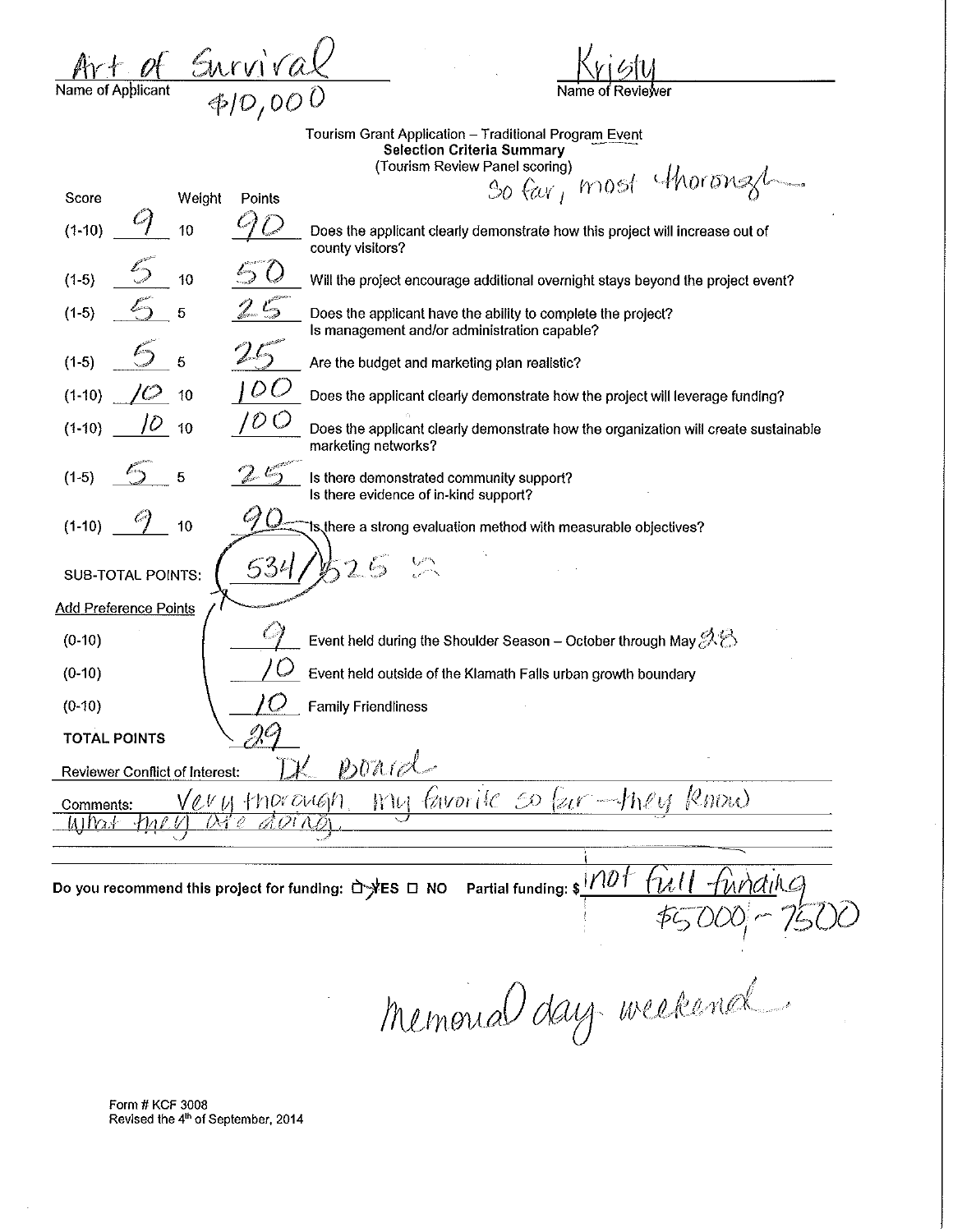$\hbar$   $\mathcal{H}$ l, *,,.,'.! (:* 

 $\frac{\partial \mathcal{L}}{\partial \mathcal{L}}$ 

Danshow ్డి Name of Reviewer

## Tourism Grant Application - Traditional Program Event Selection Criteria Summary (Tourism Review Panel scoring)

| Score                          | Weight | Points |                                                                                                              |
|--------------------------------|--------|--------|--------------------------------------------------------------------------------------------------------------|
| $(1-10)$                       | 10     | FO     | Does the applicant clearly demonstrate how this project will increase out of<br>county visitors?             |
| $(1-5)$                        | 10     |        | Will the project encourage additional overnight stays beyond the project event?                              |
| $(1-5)$                        | 5      | 25     | Does the applicant have the ability to complete the project?<br>Is management and/or administration capable? |
| $(1-5)$                        | 5      | ド      | Are the budget and marketing plan realistic?                                                                 |
| $(1-10)$                       | 10     | $7\,$  | Does the applicant clearly demonstrate how the project will leverage funding?                                |
| $(1-10)$                       | 10     | おひ     | Does the applicant clearly demonstrate how the organization will create sustainable<br>marketing networks?   |
| $(1-5)$                        | 5      | 25     | Is there demonstrated community support?<br>Is there evidence of in-kind support?                            |
| $(1-10)$                       | 10     | 70     | Is there a strong evaluation method with measurable objectives?                                              |
| <b>SUB-TOTAL POINTS:</b>       |        | 4/5    |                                                                                                              |
| Add Preference Points          |        |        |                                                                                                              |
| $(0-10)$                       |        |        | Event held during the Shoulder Season - October through May                                                  |
| (0.10)                         |        | G      | Event held outside of the Klamath Falls urban growth boundary                                                |
| $(0-10)$                       |        | E.     | <b>Family Friendliness</b>                                                                                   |
| <b>TOTAL POINTS</b>            |        | 139    |                                                                                                              |
| Reviewer Conflict of Interest: |        |        |                                                                                                              |
| Comments:                      |        |        |                                                                                                              |
|                                |        |        |                                                                                                              |
|                                |        |        |                                                                                                              |
|                                |        |        | Partial funding: \$_5, <i>OOO</i><br>Do you recommend this project for funding: $\Box$ YES $\Box$ NO         |

Form# KCF 3008 Revised the 4" of September, 2014